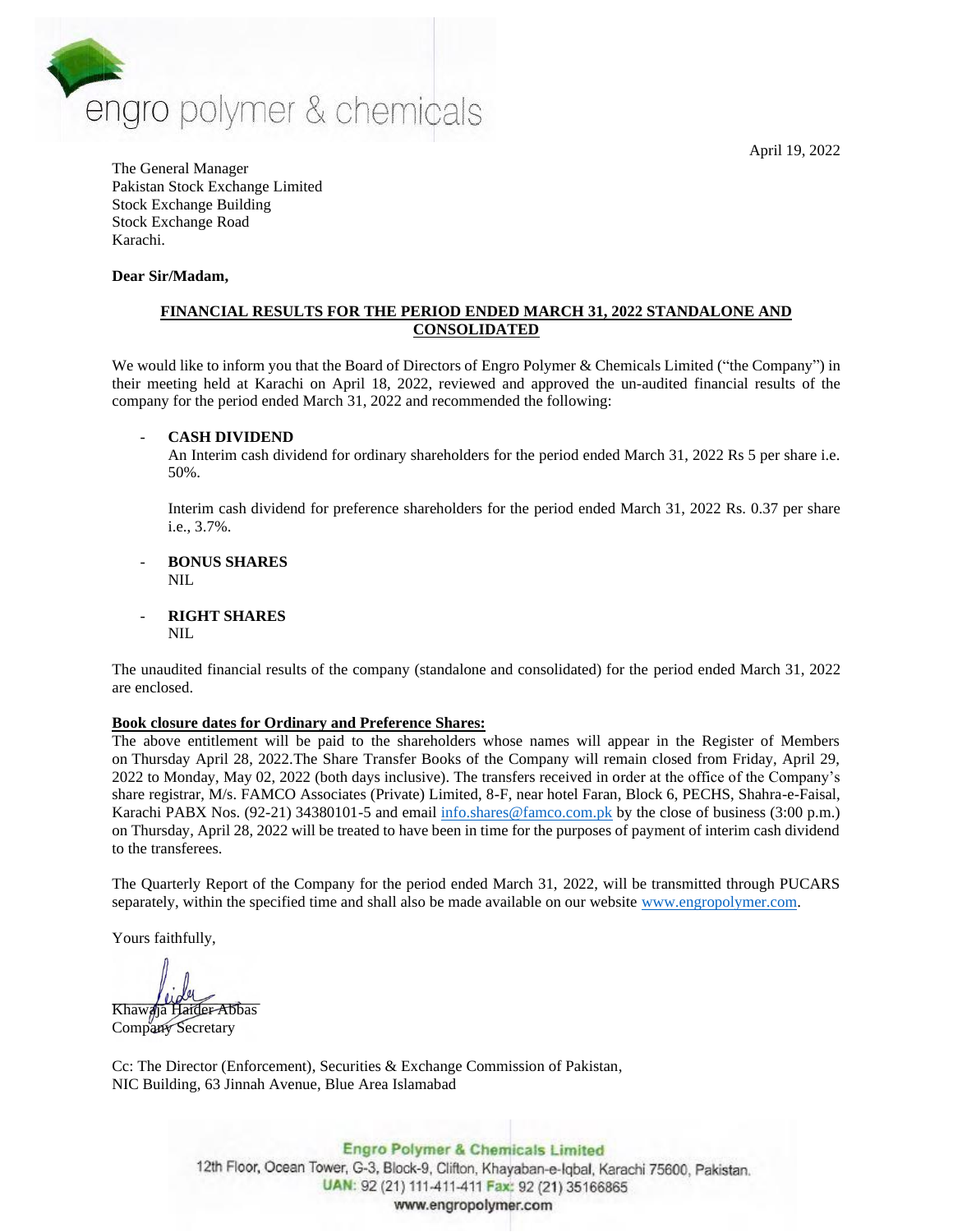## ENGRO POLYMER & CHEMICALS LIMITED CONDENSED INTERIM STATEMENT OF PROFIT OR LOSS AND OTHER COMPREHENSIVE INCOME (UNAUDITED) FOR THE PERIOD ENDED MARCH 31, 2022 (Amounts in thousand except for earnings per share)

|                                     | <b>Quarter ended</b><br>March 31, 2022 | <b>Quarter ended</b><br>March 31, 2021 |
|-------------------------------------|----------------------------------------|----------------------------------------|
| Net revenue                         | 23,126,868                             | 15,671,459                             |
| Cost of sales                       | (15, 462, 360)                         | (9, 435, 754)                          |
| <b>Gross profit</b>                 | 7,664,508                              | 6,235,705                              |
| Distribution and marketing expenses | (150, 334)                             | (74, 451)                              |
| Administrative expenses             | (224, 365)                             | (166, 382)                             |
| Other expenses                      | (843, 346)                             | (122, 793)                             |
| Other income                        | 425,348                                | 281,534                                |
| <b>Operating profit</b>             | 6,871,811                              | 6,153,613                              |
| Finance costs                       | (606, 077)                             | (402, 507)                             |
| <b>Profit before taxation</b>       | 6,265,734                              | 5,751,106                              |
| <b>Taxation</b>                     | (1,544,783)                            | (1,603,700)                            |
| Profit for the period               | 4,720,951                              | 4,147,406                              |

| Earnings per share - basic          | 5.19 | 4.56 |
|-------------------------------------|------|------|
| <b>Earnings per share - diluted</b> | 3.91 | 3.42 |

| Accumulated profit brought forward                             | 13,994,903  | 10,106,711    |
|----------------------------------------------------------------|-------------|---------------|
| <b>Profit for the period</b>                                   | 4,720,951   | 4,147,406     |
| Accumulated profit before appropriation                        | 18,715,854  | 14,254,117    |
| Final ordinary dividend for the year ended December 31, 2020   |             | (1, 133, 562) |
| Final preference dividend for the year ended December 31, 2020 |             | (12, 485)     |
| Final ordinary dividend for the year ended December 31, 2021   | (4,999,078) |               |
| Final preference dividend for the year ended December 31, 2021 | (81,000)    |               |
| Accumulated profit after appropriation                         | 13,635,776  | 13,108,070    |